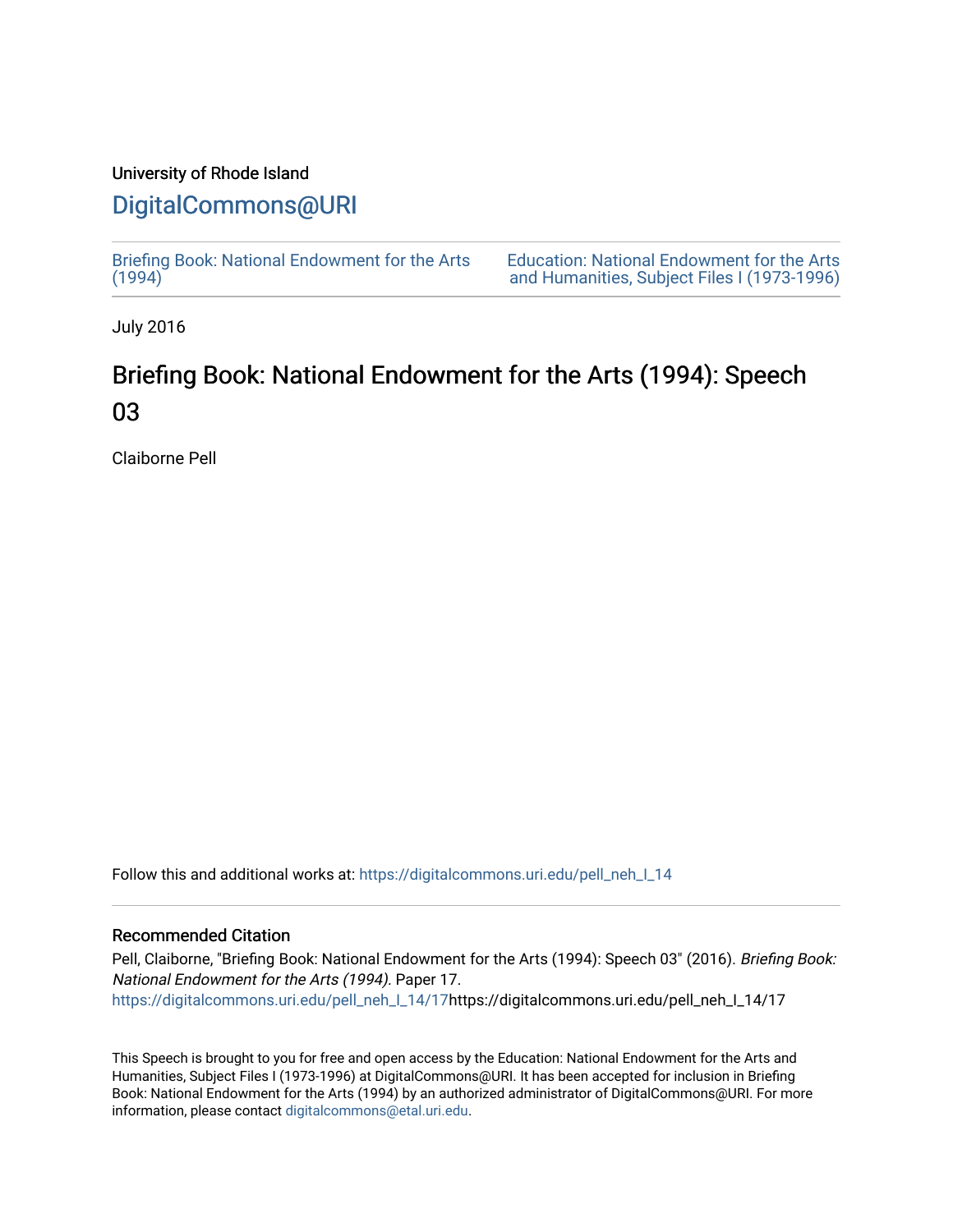### **STATEMENT OF SENATOR CLAIBORNE PELL INTRODUCING AN AMENDMENT TO EXTEND AUTHORIZATION FOR THE NATIONAL FOUNDATION ON THE ARTS AND HUMANITIES**

Mr. President, as Chairman of the Subcommittee on Education, Arts and Humanities, I am offering an amendment to the Interior Appropriations Act that will provide for an extension of the authorizations governing the National Endowment for the Humanities, the National Endowment for the Arts and the Institute of Museum Services. This legislation has been reported out of the Labor and Human Resources Committee.

The three agencies were last reauthorized in 1990 for a three-year period. Meaningful changes were made in the law authorizing the National Endowment for the Arts. These changes included a new emphasis on arts education, greater support for.state agencies and development of rural and inner city areas. Provisions were also added requiring the use of advisory panels in grant application review, diversity in the makeup of advisory panels and strengthening conflict of interest standards. Finally, the authorizing statute established that obscenity was not to be funded by the NEA and that standards of decency and respect for the beliefs and values of Americans be included.

A simple extension will allow us time to scrutinize the impact of these changes and to fully explore other changes in these agencies. Since authorization for the NEA, NEH and IMS expired last September, it is most urgent that we establish an extension of existing law for these agencies through fiscal year 1995. The funding authorized would be at the level requested by the President in his fiscal year 1994 budget request.